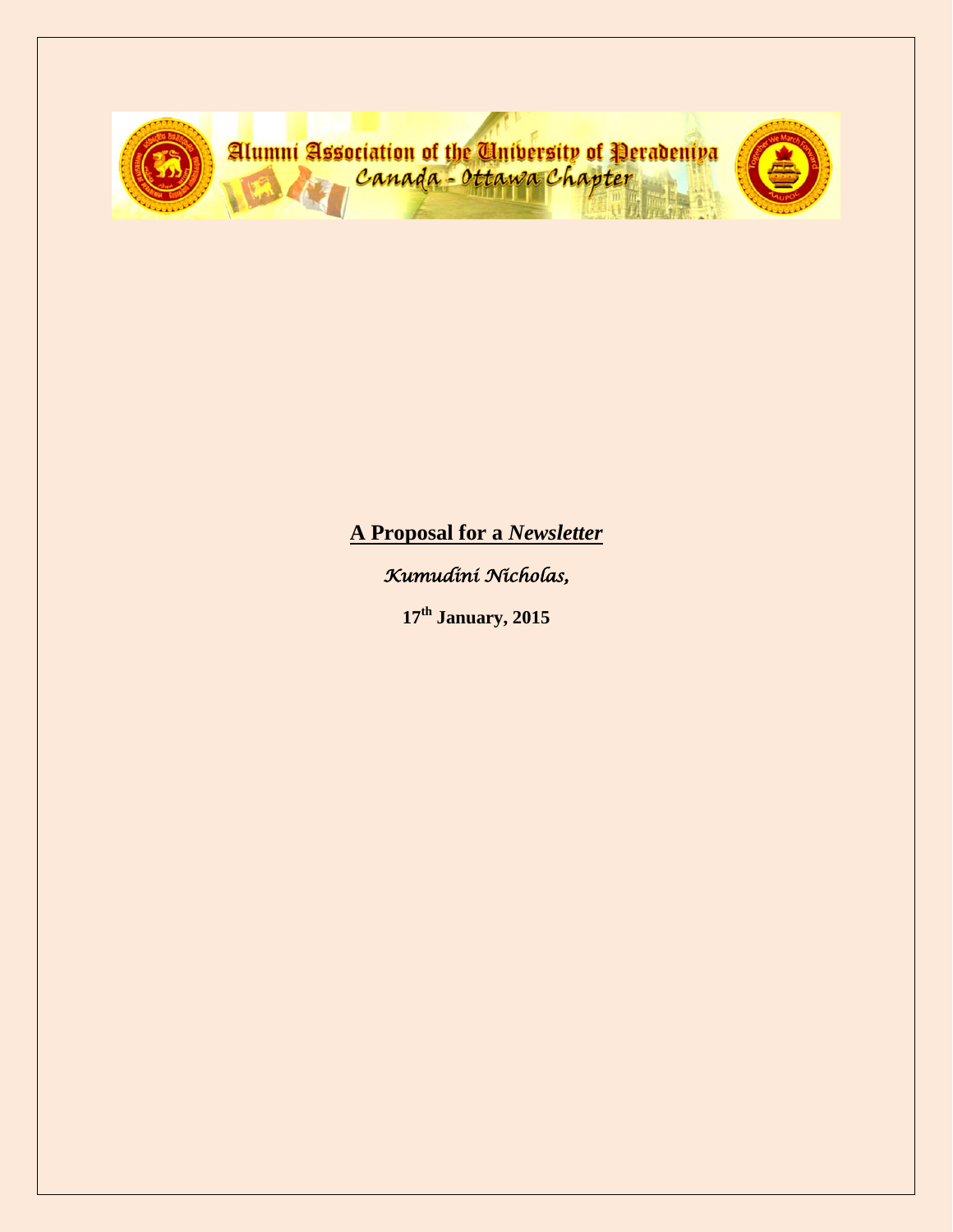## Introduction:

After the inception of the *AAUPOC*, during the last past year, some discussions were held on publishing a *Newsletter* for the benefit of the members-at-large. Such a document would provide members with news on the completed annual activities and achievements of their association, projected programs for the future, activities of the Alumni around the world and those of the members and their families. In addition, this document could provide a platform to exhibit talents of the members and their families through stories, poems and articles related to their memories of the university, their motherland or in general, through expressions of human emotions which could inspire, bring philosophical insight, joy, humour or nostalgia to the reader. Undoubtedly, the success of the publication will depend on the enthusiastic and willing contributions from the membership.

# Objectives:

- 1. To design a publication to report the activities/events by the AAUPOC in the middle of each year (six months into the AAUPOC year after the AGM). Such a publication is expected to capture the events/activities of the second half of the previous AAUPOC year and the first half of the on-going year. Also, it could assist to de-clutter the AAUPOC website, which has a link to publish each of them individually.
- 2. Inform the membership on new projected programs for the future, to encourage their participation and solicit their suggestions.
- 3. To provide a forum for the members and their families to contribute to the *Newsletter* of their association while exhibiting their individual talents.
- 4. If successful (based on the willing contributions from the membership), to provide a platform to generate revenue (through sponsorship of readers and their contacts) to meet the mandate of the association.

## Overview/Background:

Based on the links that appear on the AAUPOC Website, the following were noted with respect to a *Newsletter* for each (linked) Chapter of the University of Peradeniya:

- *- Peradeniya and Colombo Chapters*: Long standing publications
- *- Victoria Chapter*: Publications from 2008 to 2013

*-* The *Western Australia, New South Wales, New Zealand Chapters*: Not published a *Newsletter*  as of 2014, however, the *Western Australia Chapter* has a page for creative writing, and *New South Wales Chapter* has a page for articles.

*- Canberra Chapter*: Carries a page named as *Nostalgia* to publish articles (creative or factual)